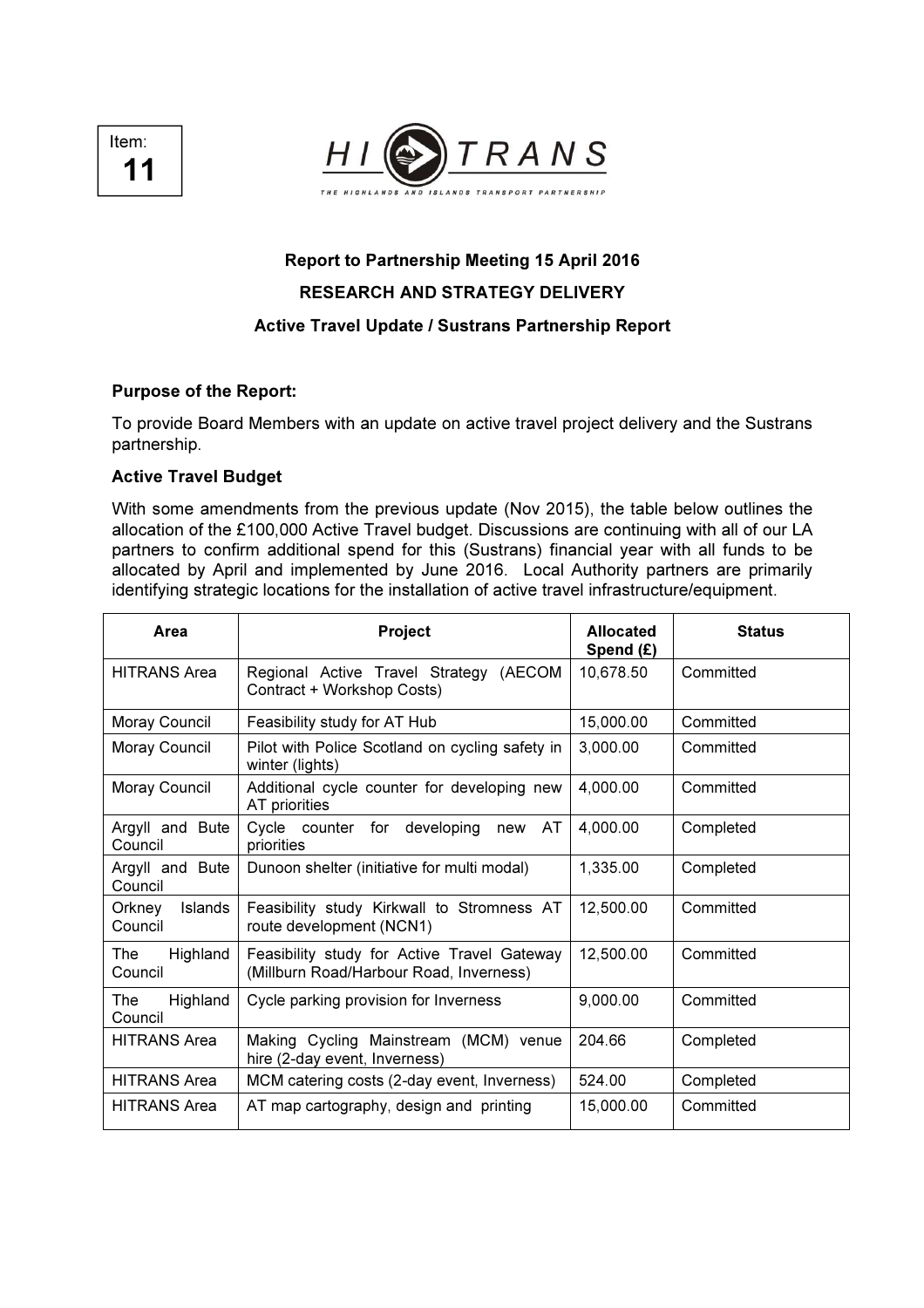| HITRANS Area | AT measures around ferry terminals and 18,000.00<br>(Bike<br>other key transport interchanges<br>parking, public repair stations, etc.) |  |
|--------------|-----------------------------------------------------------------------------------------------------------------------------------------|--|
|              |                                                                                                                                         |  |

Detailed proposals for the 2016/2017 budget will be brought to the next Partnership meeting and the budget is confirmed within the 2016/17 Business Plan. The intention is to prioritise funding towards those projects and initiatives which best address the measures identified in the final HITRANS Active Travel Strategy.

# Community Links

# NCN 78: Corran Ferry to Ballachulish

Transport Scotland's operating company for the A82 Trunk Road, BEAR Scotland, commenced work on this Community Links project for which HITRANS successfully applied for funding to widen and re-determine the footway alongside the A82 between Corran Ferry and North Ballachulish. When complete the route will form a key section of the Sustrans NCN route No 78. Work began in November 2015 on the section between Corran Ferry and Onich and is now nearing completion.

# Inverness Campus North Bridge

Work on the design of a 'North' Bridge that would link the new Inverness Campus UHI site with the Inverness Business and Retail Park is to be completed by the end of May 2016. The estimated cost of this element is £130,000.

# Community Links +

#### Inverness Active Travel Network

The Highland Council has been successful in reaching stage 3 of the Community Links Plus competition with their proposal for developing the Inverness City Active Travel Network, which identifies routes broadly similar to those detailed in the Active Travel Audit/Masterplan for Inverness. Subject to its success at the final application stage, HITRANS have allocated a provisional sum of £25,000 as match funding per annum towards this project. The Graduate Business Support Officer (Cycling and Walking) is in ongoing communication with The Highland Council on this project.

#### Making Cycling Mainstream

Cycling Scotland have developed a range of CPD accredited courses for professionals working in Active Travel, or whose work area may link into this field. Peter Leslie and Mark Hughes from Cycling Scotland delivered two days of training at Inverness Aquadome on  $27<sup>th</sup>$ and 28<sup>th</sup> January 2016 ahead of application deadlines for Community Links and Smarter Choices Smarter Places. The first day covered Planning and Design for Cycling with the second focusing on Behaviour Change. Each day's training was attended by HITRANS and Council personnel and counted as 3 hours recognised CPD time.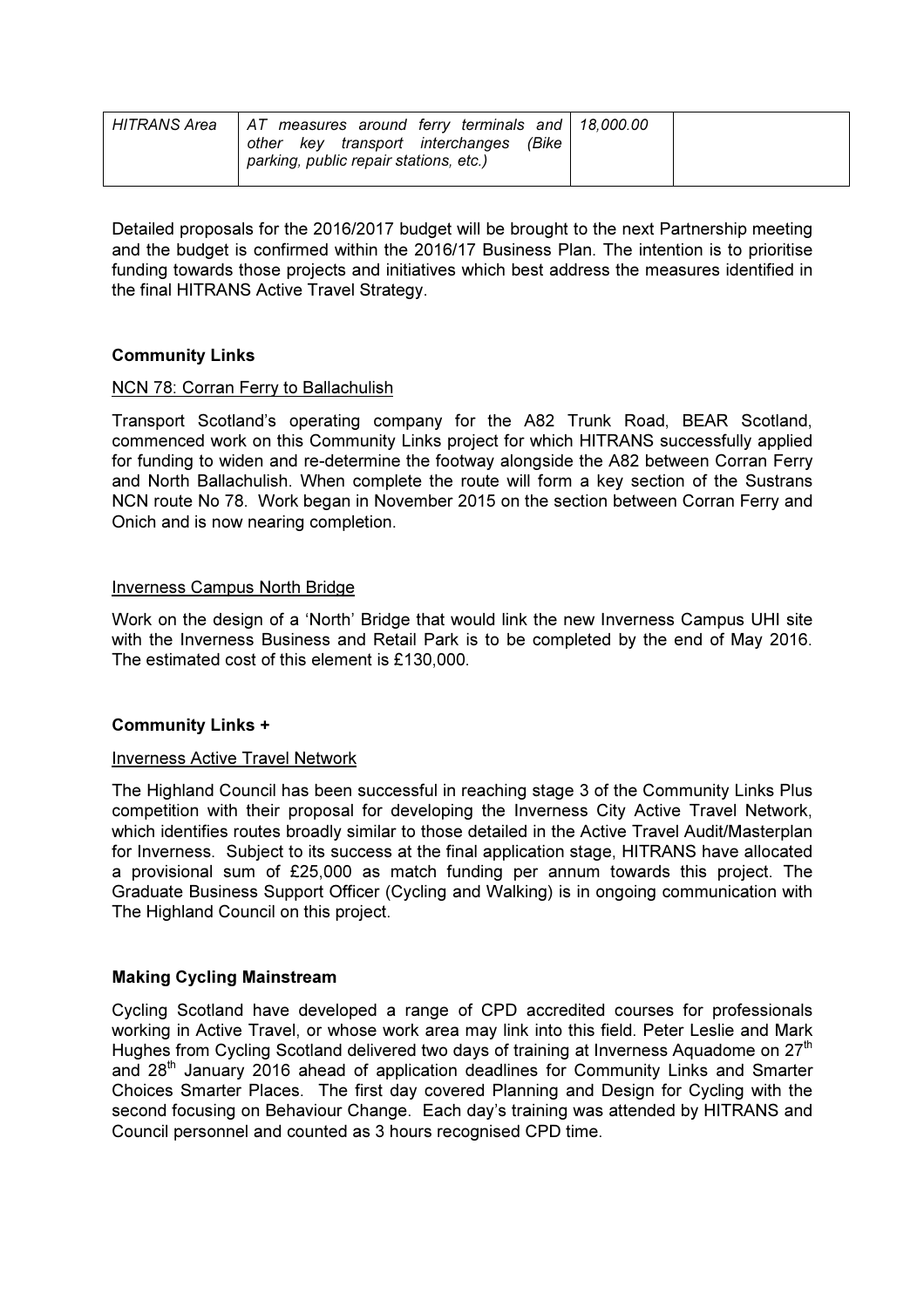The training events were well-attended and positive feedback was received form LA representatives about the content and delivery of the training. Active Travel Intern to follow up with Cycling Scotland to discuss arranging future training.

# Smarter Choices Smarter Places

#### Personalised Travel Planning (PTP)

JMP Consultants Ltd were awarded the contract for carrying out Personalised Travel Planning work in Inverness East/Nairn, and Stornoway. Planning for these projects is well underway (as per PTP Toolkit) and delivery is expected to be completed in line with the revised project schedule with work being completed in Stornoway by late April and in Inverness East/Nairn by late May 2016.

#### SCSP 2016/2017 Funding

At the end of January, Transport Scotland wrote to all Local Authorities indicating that the draft budget document includes further funding of £5m for Smarter Choices, Smarter Places (SCSP) in 2016-17. At the time of writing this has still to be confirmed but the proposal is that the mechanism for distributing the funding will be in line with last year, i.e. an indicative allocation for every local authority, based on a formula of population, with a floor of £50k.

| Argyll and Bute | 80,540  |
|-----------------|---------|
| Moray           | 87,054  |
| Highland        | 214,167 |
| Eilean Siar     | 50,000  |
| Orkney          | 50,000  |

The policy intent of the funding is to achieve modal shift to active and sustainable travel, reducing driver only journeys. This is revenue funding which can be used for behaviour change or 'soft measures' to complement existing or new infrastructure e.g. promotion of a cycle route, a new bus route or a car club. The proposal includes a 50% match funding requirement, but part of this can be in-kind. Partnership working, e.g. with Regional Transport Partnerships and NHS Boards, will be required to deliver the projects.

As part of the programme, Transport Scotland has grant funded Paths for All to administer the programme and provide support for the projects, including the planning and implementation stages. As last year, high-level proposals will be required from each Local Authority on the programme of work they intend to take forward with this resource.

HITRANS and representatives from each Local Authority met on  $16<sup>th</sup>$  March to discuss lessons learned from 15/16 initiatives with a view to sharing ideas and any opportunities for collaboration in 2016/17. Officers have estimated that HITRANS will be able to offer an estimated £20,000 in match funding contributions for each local authority within its 2016/17 Business Plan budget. This is made up of commitments to projects that fit with SCSP criteria and some direct financial support to partner Councils on new SCSP initiatives.

#### Active Travel Maps

The process of developing the Active Travel map for Inverness is nearing completion. Updates have been made to the existing draft map in consultation with key stakeholders and content for the reverse side of the map created. The revised map is now with the printers; a proof will be signed off on 11<sup>th</sup> April 2016 and the first print run will be completed by 16<sup>th</sup> April